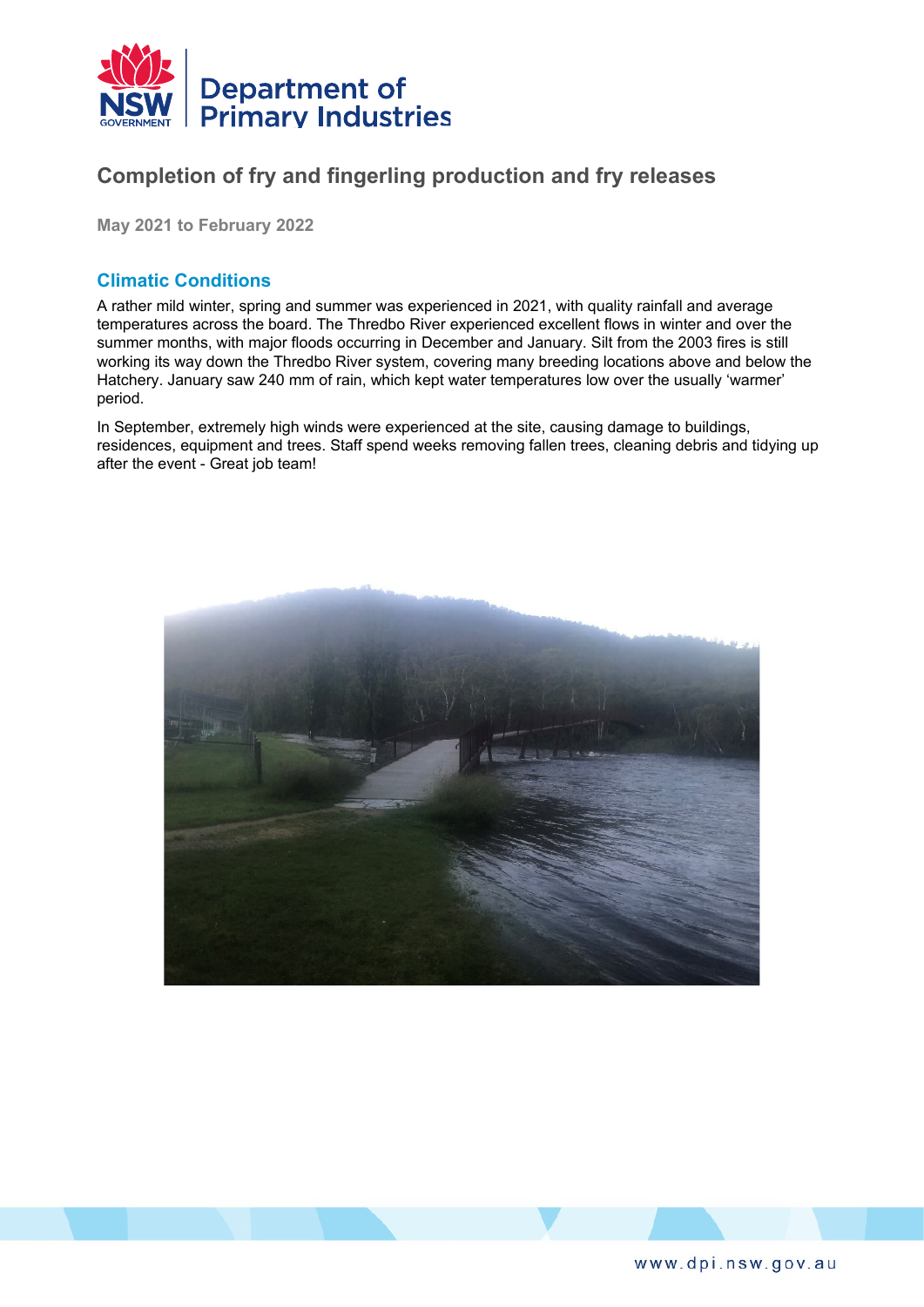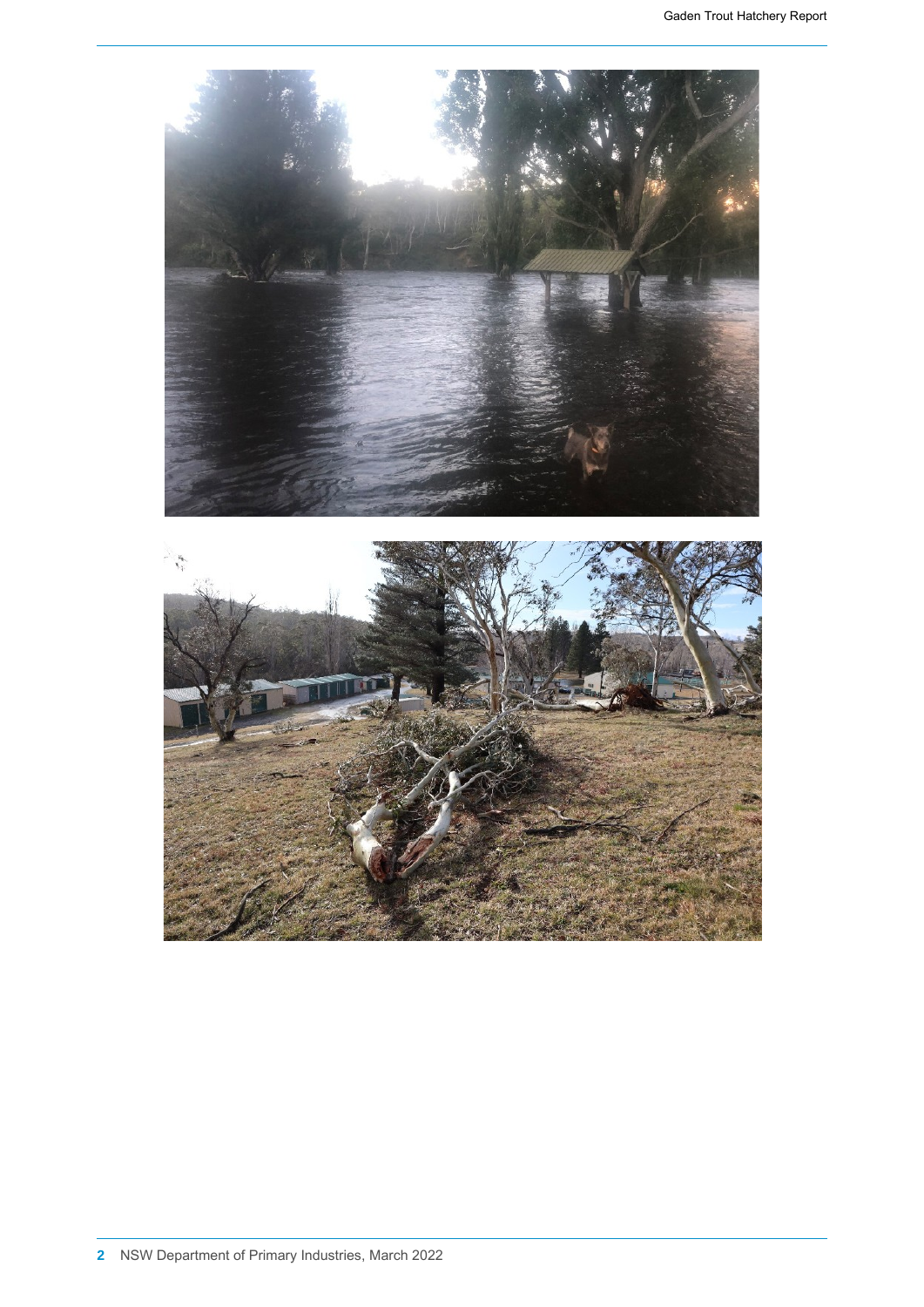

#### **Infrastructure**

A new roller door for the hatching shed (damaged from the winds in September) was installed in early February. Circuit boards (deemed noncompliant) were upgraded at both hatchery residences in February.

As previously mentioned, Gaden will receive some well needed upgrades to its tourist centre and Hatchery later in the year. Planning for these upgrades is almost complete, with the job going out to tender in the coming months. The upgrades should be finalised in late 2022/early 2023. Fish production and tourist centre duties will be affected this year, with fisheries management working on planning production numbers for the 22/23 season.

Hatchery staff worked on repairing the circular outside tanks. Sealant and non-slip paint was reapplied, which helps staff clean safely but also reduces algae growth over the summer period. These circular tanks are the original concrete tanks used when Gaden was first built. Although an important historical part of the site, they are in constant need of repair.

# **Breeding Season**

Atlantic Salmon stocks were once again bred from hatchery broodfish to excellent success this year. Since the implementation of a warm water egg upwelling system twoyears ago, we are finding that the success of these "captive" fish eggs is extremely high in this system. This saves staff time and also means less handling and stress on the fish due to obtaining less ova then previously needed. Atlantic Salmon are only stocked in two impoundments across the State, with fisheries managers and researchers working better understanding their survival and distribution factors and noting whether this species is still a viable recreational species for anglers in NSW waters.

Brook Trout have once again been bred for release for the second year since drought conditions and warmer than average water temperatures wiped out broodfish stocks at the Gaden site. In 2019/20, wild fish were captured from several creeks across the Snowy region to once again start up the breeding of these iconic cold water species. Brook Trout are stocked in three waterways across the Snowy region, adding recreational fishing value to these popular waterways.

Wild Rainbow Trout stocks from the Thredbo River were again given a break from ova removal this breeding season, with broodstock used to supplement ova supply. Eggs were extremely small this past breeding season (10,000 per litre) which equated to Gaden laying down surplus rainbow trout ova. Trapping data for the rainbows was again low for the Thredbo River, with 181 individuals trapped between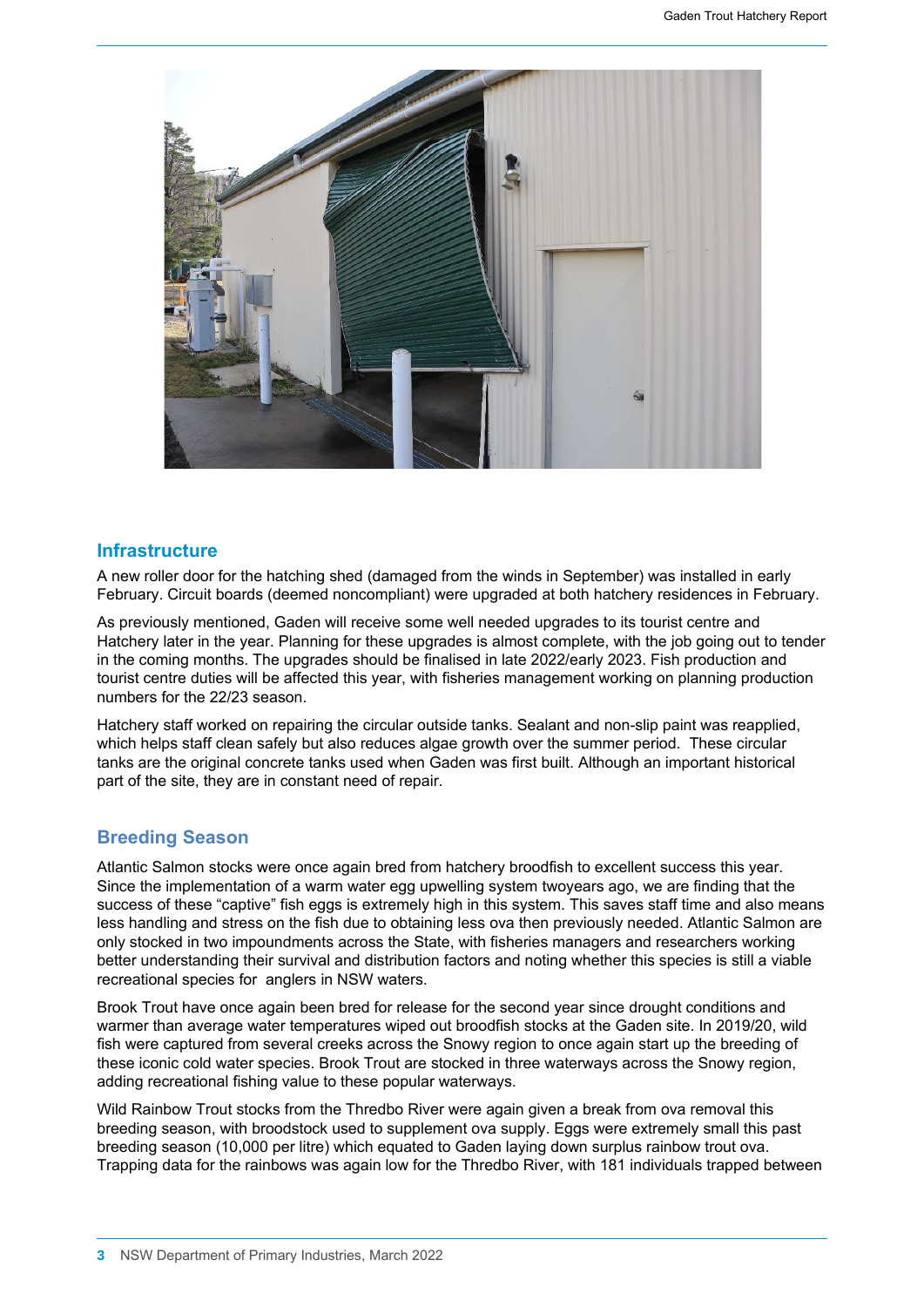July and September. Over 1 million rainbow Trout eggs were laid down, with excellent fertility across all species this breeding season.

 The Brown Trout spawning season was once again successful, with some huge browns running up the Thredbo River system. A notable capture was a 12.2lb female, which still has me scratching my head how she squeezed into the fish trap to this day! Unfortunately this female was quite old and did not hold viable eggs. She was released back into the system to hopefully be caught by an unsuspecting angler in the near future. Individuals were trapped between early May and mid-September, with plenty of larger fish caught in the early days of the spawning run. 1477 individuals were trapped with 700,000 eggs laid down. Dutton Hatchery received in excess of 150,000 Brown trout ova, and an additional 80,000 fry and fingerlings from the Gaden hatchery for 2021/22.



Tiger Trout were once again bred for release across three impoundments near Lithgow in Central Western NSW. This three-year trial will determine this species' economic value as well as its effectiveness in combating Redfin populations (due to being largely piscivorous). This sterile hybrid of a Brown Trout female and Brook Trout male are fast growers and voracious eaters, and may suit release in other parts of the state in the future.

Higher than usual numbers Brook Trout and Atlantic Salmon were trapped in the Thredbo River over May-October. These fish were released back into the system, which some fine specimens being caught by fishers over the summer period.

# **Fish Stocking**

Fry stocking for the 21/22 season commenced in October, with over 450,000 fish released with the help of members of the MAS, CSDAC, CAS and NETAS. A huge thankyou to these volunteers who were very patient with the new covid-19 protocols in place when picking up fish from our Gaden facility and meeting staff in the field.

Fingerling releases began in late December, with large numbers of fish being rolled out for release into impoundments and streams. The Gaden staff are on the road approximately 100 days a year and travel thousands of kilometres to waterways across NSW. This effort is made easier with the endless help and coordination from fishing club and acclimatisation society members, including valuable assistance with access and releases into many of these sites. A huge effort from these volunteer anglers – and very much appreciated, especially in these covid-19 times!

Larger sub-adult Rainbow Trout will again be trialled in Lakes Eucumbene and Jindabyne. 20,000 of these larger 16-22cm fish will be released around May-June.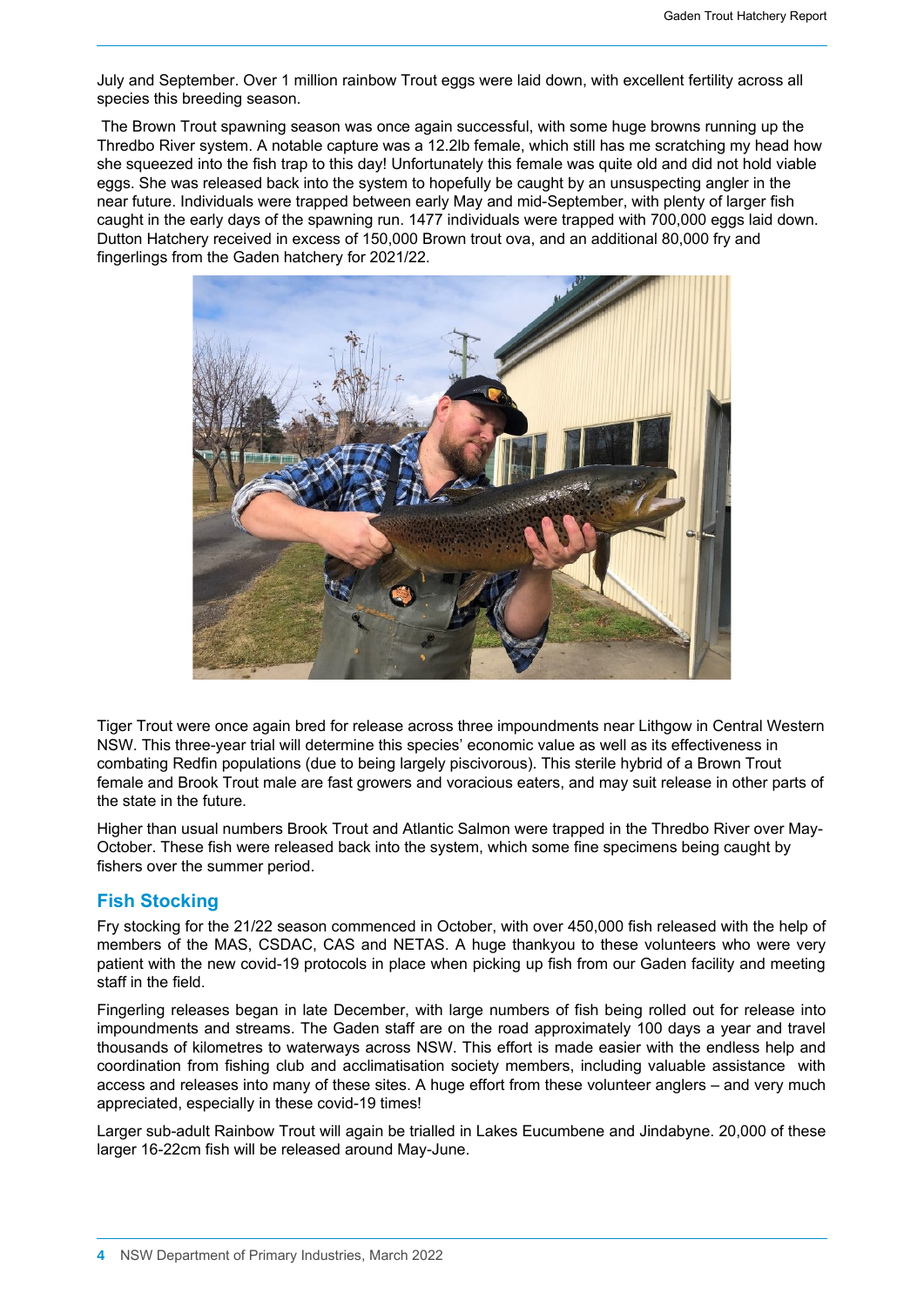Tagged Rainbow Trout yearlings have been once again released into Redfin waters across NSW. These releases are set to be rolled out further in the future.

All stocking information can be found on the DPI website <https://www.dpi.nsw.gov.au/fishing/recreational/resources/stocking>

#### **Stocks at Hand (as of Feb 2022)**

#### **Atlantic Salmon**

| <b>Atlantic Salmon</b>   |        |
|--------------------------|--------|
| Age                      | Number |
| <b>Fingerlings</b>       | 10.000 |
| <b>Future Broodstock</b> | 450    |

# **Brook Trout**

| <b>Brook Trout</b> |        |
|--------------------|--------|
| Age                | Number |
| Fingerlings        | 5000   |
| <b>Broodstock</b>  | 300    |
|                    |        |

### **Brown Trout**

| <b>Brown Trout</b> |               |
|--------------------|---------------|
| Age                | <b>Number</b> |
| Fingerlings        | 5000          |
| <b>Broodstock</b>  | 50            |

#### **Rainbow Trout**

Due to a decision by the SLSWG, Gaden will be obtaining all ova from captive brood stock again this season. The decision was made to give the Thredbo River a break from Rainbow Trout collection and let natural spawning occur. All research priorities will still be fulfilled

| <b>Rainbow Trout</b> |         |
|----------------------|---------|
| Age                  | Number  |
| Fry                  | 0       |
| <b>Fingerlings</b>   | 250,000 |
| <b>Broodstock</b>    | 5000    |

## **Tiger Trout**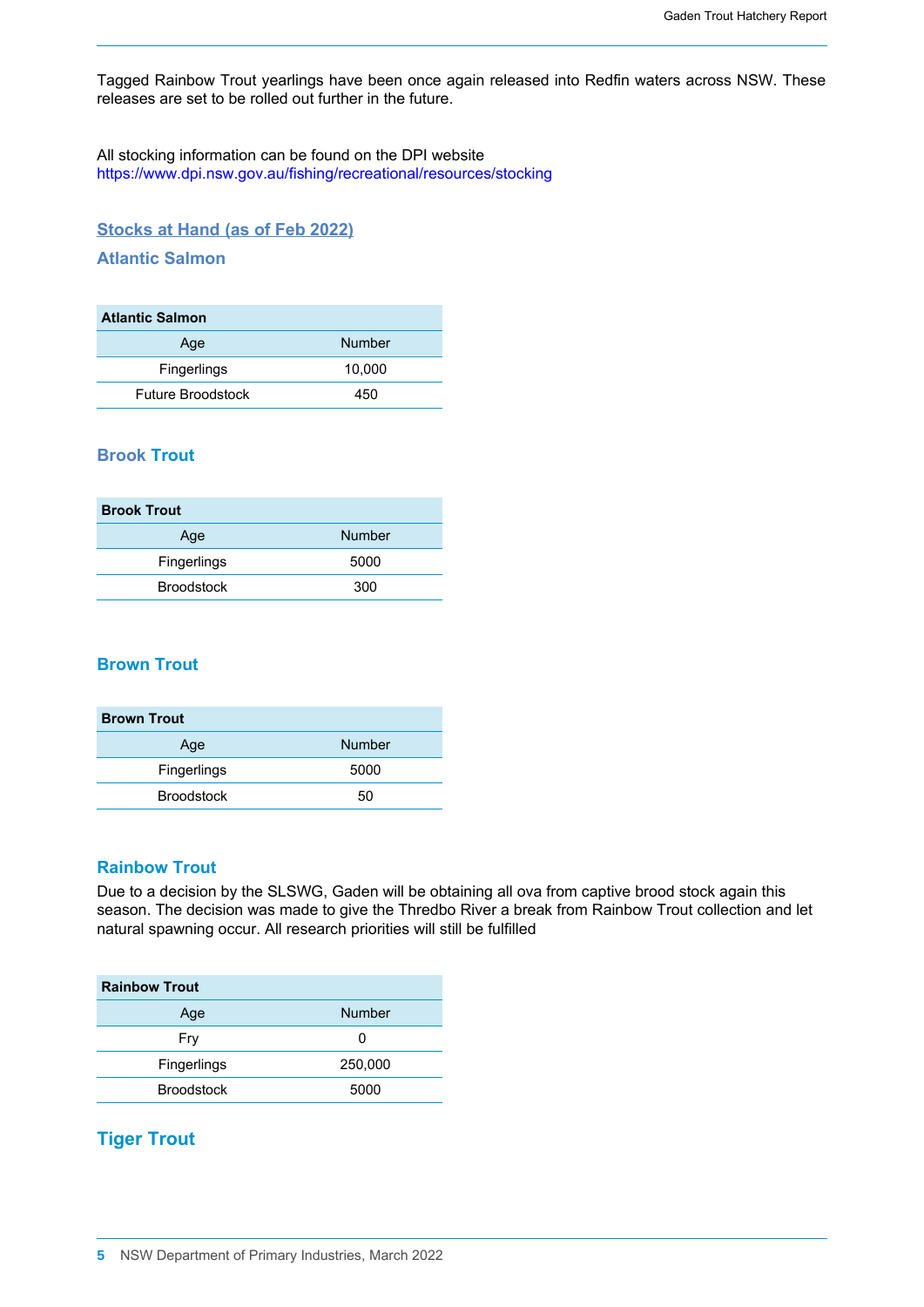2021 marked the second year of a three-year trial stocking Tiger Trout in Lake Lyell, Lake Wallace, and Thompsons Creek Dam. This trial has been put in place to identify if Redfin numbers can be effectively controlled by these largely piscivorous species. All fish released for 2022 will be sub adults (17-20cm)